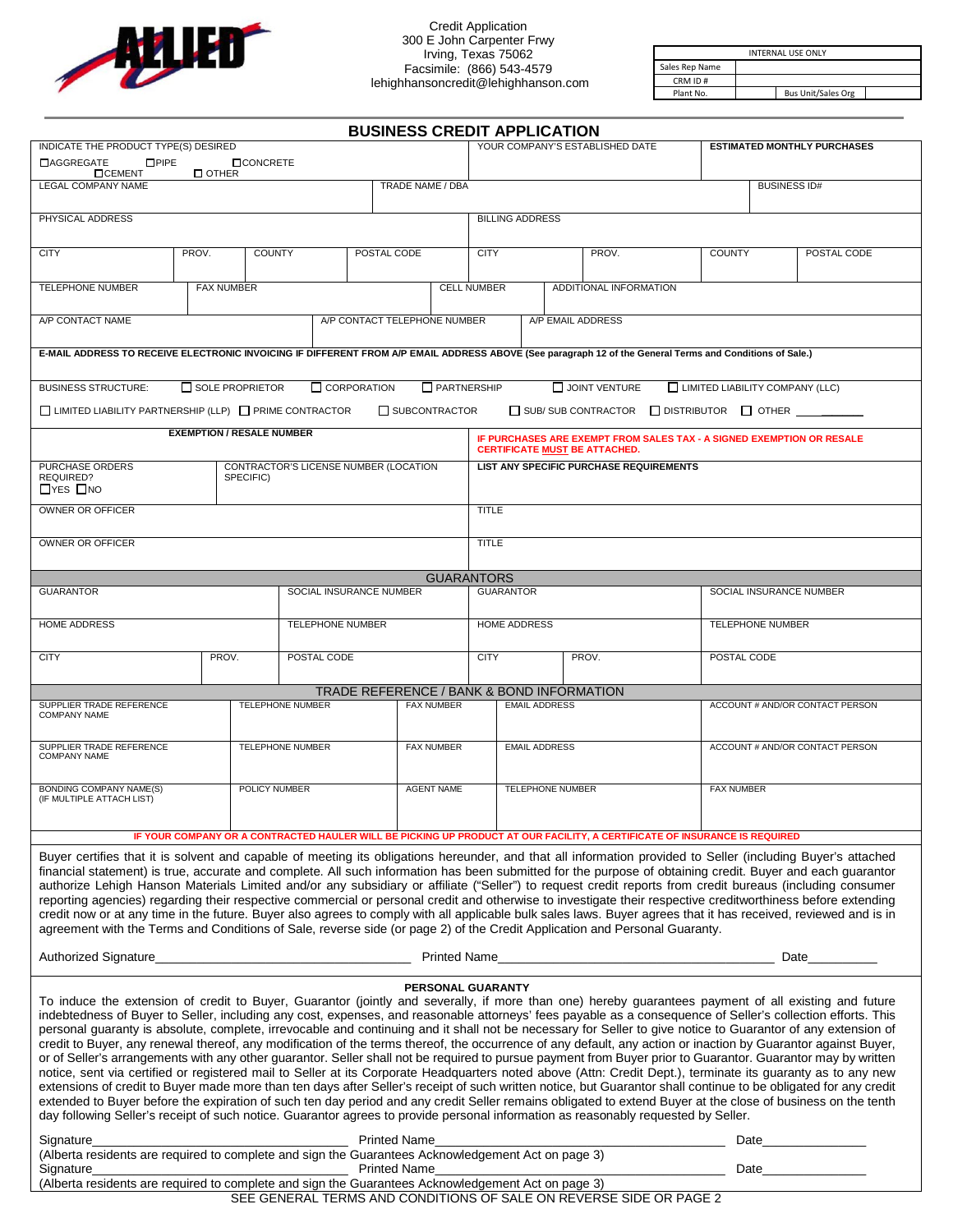### **GENERAL TERMS AND CONDITIONS OF SALE**

1. All references in this document to "Seller" shall include Lehigh Hanson Materials Limited and/or its subsidiaries or affiliates (including any division of the foregoing) performing any or all of the scope hereunder, whether or not specifically identified herein. Buyer agrees that the following terms and conditions will apply to all sales of goods or services ("Sales") by Seller to Buyer and any of its subsidiaries or affiliates.

2. All matters between Seller and Buyer, including venue, will be governed by the laws of the Province in which the delivery of goods or services is to occur. All indebtedness due is payable at Seller's office identified in the invoice or billing, unless and until Seller designates a different place of payment. Invoices shall be deemed correct unless contested in writing within seven (7) business days of receipt.

3. Buyer agrees that any terms and conditions appearing on any document submitted by Buyer which are in conflict with (a) the terms and conditions contained herein or (b) any quotation submitted by Seller shall be expressly rejected and shall not constitute terms of any Sales. The terms and conditions of any written agreement signed by Seller and Buyer shall prevail to the extent of any inconsistency with these terms and conditions. Fulfillment of Buyer's order does not constitute acceptance of any of Buyer's terms and conditions and does not serve to modify or amend this document.

4. Prices in Seller's quotations are subject to change without notice, and all quotations expire and become invalid if not accepted within 30 days from the date of issue, unless otherwise noted by Seller in writing. Price extensions when made are for Buyer's convenience only, and they, as well as any mathematical or clerical errors, are not binding on Seller. Unless expressly written otherwise, prices shown do not include any sales, excise, or other governmental tax or charge payable by Seller to Federal, State or local authority. Buyer agrees to reimburse Seller for any such tax or to provide Seller with an acceptable and authorized tax exemption certificate. Title and risk of loss to goods shall transfer to Buyer upon Seller's delivery (whether F.O.B. Seller's plant or delivery by Seller at location designated by Buyer).

5. Any order for goods or services by Buyer shall constitute a representation that Buyer is solvent. In addition to Seller's right under the Sale of Goods legislation, if, in the judgment of Seller, Buyer's financial condition at the time of shipment does not justify the terms of payment specified, Seller reserves the right to require from Buyer full or partial cash payment or other adequate assurance of performance before shipment. Seller reserves the right to suspend its performance until such payment or adequate assurance of performance has been received. Seller maintains the right to periodically review and adapt payment terms as necessary and to curtail, modify or eliminate any credit availability or credit limit within its sole discretion. Buyer shall provide Seller all information requested by Seller to prepare and effect any notices required to perfect lien rights under applicable law. Upon request, Buyer shall provide Seller copies of any payment bonds.

6. To secure payment for all purchases from Seller, now and in the future, Buyer hereby grants Seller a continuing security interest in all of Buyer's presently owned or hereafter acquired (a) goods and tangible personal property, (b) rights to payment of cash money, accounts, deposits, and refunds, (c) instruments, (d) promissory notes, (e) Chattel paper (electronic and tangible), (f) documents, (g) books and records, (h) accounts, (i) accounts receivables, (i) equipment, (j) inventory, (k) commercial tort claims, (j) general intangibles, (k) payment intangibles, and (l) software, whether now existing or later acquired, together with all proceeds, substitutions, and all support obligations thereof. Seller's security interest is explicitly limited to outstanding obligations between Buyer and Seller.

7. Buyer agrees to pay Seller all costs and expenses of collection, suit, or other legal action, including all legal fees and expenses on a solicitor and his own client basis, incurred through trial, on appeal, or in any administrative or bankruptcy proceedings brought as a result of the commercial relationship between them. Any cause of action which Seller may have against Buyer may be assigned by Seller. Unless otherwise stated on the invoice or other writing from Seller, payment terms are Net-30 days. Payment is due in the form of cash, cash equivalent, check, or money order. Seller may apply Buyer's payment against any open charges within Seller's sole discretion. On past due accounts Seller may impose a monthly finance charge of the higher of one and one half percent per month or the maximum interest charge permitted by the law governing the account between Buyer and Seller. The finance charge shall continue to accrue after Seller obtains a judgment against Buyer. Seller has the right to

exercise setoff or recoupment when needed to satisfy an outstanding debt. All agreements between Seller and Buyer (and any affiliate or subsidiary or Buyer) shall be considered as one single integrated agreement between Seller and Buyer. Buyer agrees to pay reasonable storage fees if materials are stored on Seller's yard more than sixty (60) days after Seller is ready for delivery.

8. Seller will not be responsible for delays in production or delivery for any reason resulting from acts of God, earthquakes, sabotage, fire, flood, strikes, lockouts, other labor issues of any kind, priorities, allocations, limitations or other restraints which affect manufacture or delivery, accidents, war, insurrection, delays in transportation, equipment failure, damage to equipment or facilities, shortage or delays of transportation, fuel, or materials, present or future laws and governmental interference or regulation, or for any other reason beyond Seller's reasonable control. Seller reserves the right to adjust prices due to delays, shortage, or increased costs of materials or transportation.

#### 9. **THE FOLLOWING IS IN LIEU OF ALL WARRANTIES, EXPRESS, IMPLIED, OR STATUTORY, INCLUDING BUT NOT LIMITED TO ANY EXPRESS OR IMPLIED WARRANTIES OF MERCHANTABILITY OR FITNESS FOR A PARTICULAR PURPOSE AND ANY OTHER**

**OBLIGATION ON THE PART OF THE SELLER.** Seller warrants that at the time of delivery, the quality of materials and workmanship of Seller's goods or services will conform to the requirements of the specifications set forth in the applicable sales contract(s), quotation, or to Seller's standard manufacturing practice. If Seller's goods or services fail to conform, at time of delivery, to Seller's warranty, Seller's sole and exclusive liability will be, at Seller's sole discretion: (a) to repair or replace the non-conforming goods or services at a reasonable time, F.O.B. Seller's plant, or (b) to refund the purchase price for such non-conforming goods or services. Notice of defective goods or services must be given to Seller immediately upon discovery of the defect, provided, however, that notice of any defect must be given within thirty (30) days from the date of delivery. All scheduled dates are estimated, and in no event shall Seller be liable for any damages resulting from delays in providing goods or services.

10. **SELLER'S LIABILITY ARISING OUT OF OR RELATED TO THE SALES, WHETHER IN CONTRACT, TORT, INDEMNITY, STRICT LIABILITY, OR ANY OTHER LEGAL THEORY, SHALL IN NO EVENT EXCEED THE PRICE OF THE SALES OR PORTION OF SUCH SALES ON WHICH SUCH LIABILITY IS BASED, AND BUYER WAIVES ANY CLAIM IN EXCESS OF THAT AMOUNT. IN NO EVENT SHALL SELLER BE LIABLE FOR LOST PROFITS, INDIRECT, SPECIAL, INCIDENTAL, OR CONSEQUENTIAL DAMAGES, LOSSES OR EXPENSES, DIRECTLY OR INDIRECTLY ARISING FROM THE SALE, HANDLING OR USE OF THE GOODS OR SERVICES OR FROM ANY OTHER CAUSE OR BREACH INCLUDING, BUT NOT LIMITED TO BREACH OF WARRANTY OR NEGLIGENCE.**

11. No legal action shall be brought by Buyer against Seller for any claim with respect to any Sales more than one (1) year after delivery of goods or services. It is agreed that any cause of action with respect to such Sales will accrue on the date of delivery. If any provision hereof is held by a court of competent jurisdiction to be illegal, void, or unenforceable, such provision will be of no force and effect, but the legality or unenforceability will have no effect upon and will not impair the enforceability of any other provision.

12. A counterpart of this document delivered by facsimile or electronic transmission shall be deemed an original document and be valid for all purposes. If Seller electronically stores this document, a reproduction from the scanned document shall be considered to be an original counterpart and shall be enforceable. The Electronic Signatures in Global and National Commerce Act (P.L. No. 106-229) or the Personal Information Protection and Electronic Documents Act (or its applicable Provincial law equivalent) apply to this document and to all Sales. Electronic and digital signatures may be used by either party. As a standard practice, Seller offers electronic invoicing to customers. Buyer must contact Seller if Buyer does not wish to receive electronic invoicing. When applicable, the terms of Executive Order 11246 and 41 C.F.R. Part 60-1 shall apply to this document and to all Sales. Buyer and Seller represent and agree that there are no third party beneficiaries to this document and that Buyer and Seller are the sole intended beneficiaries of this document and all Sales.

LHI rev. 2019/02